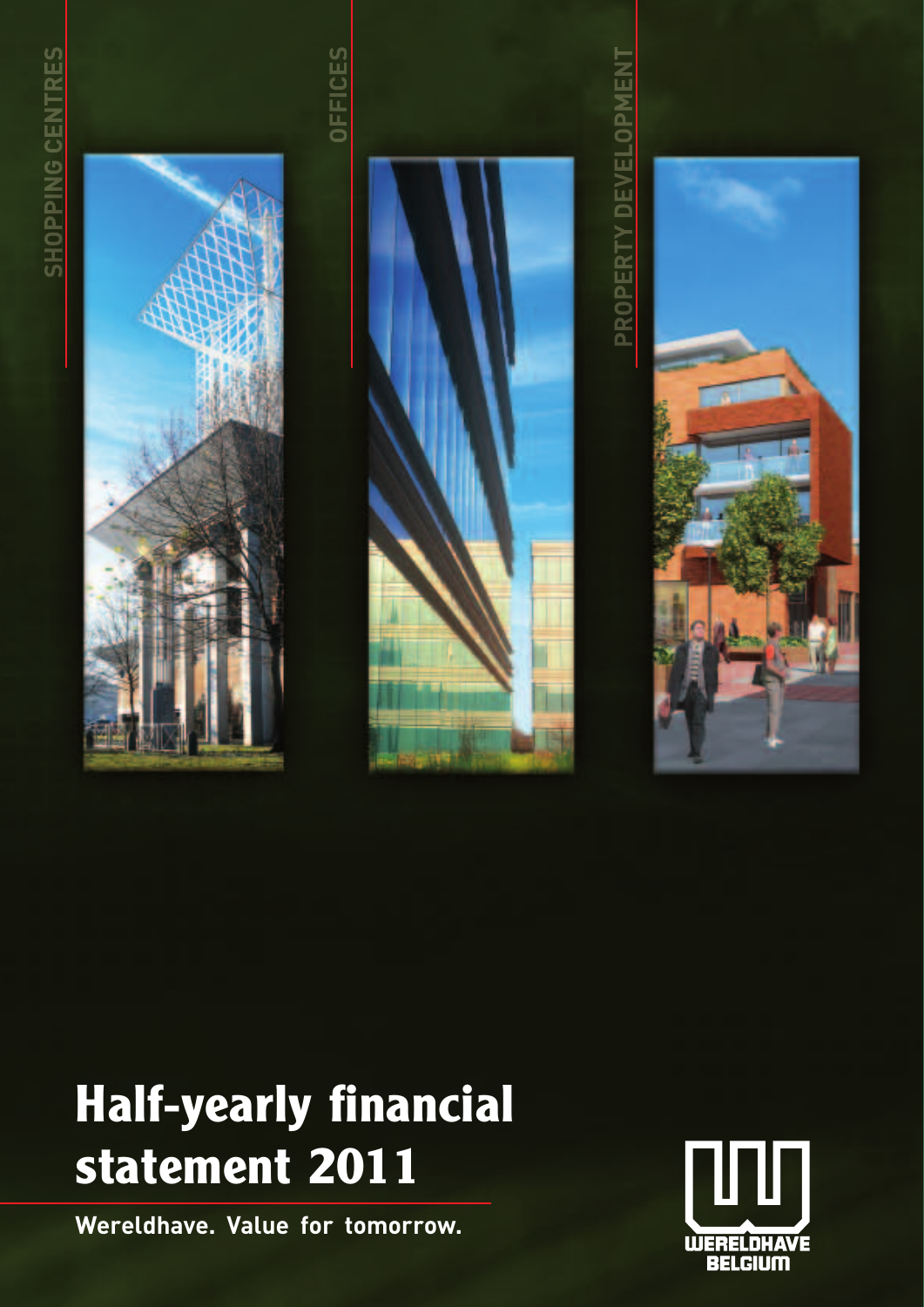| Overall summary real estate markets                              | 3  |
|------------------------------------------------------------------|----|
| Interim report                                                   |    |
| Key figures                                                      | 4  |
| Profit                                                           | 4  |
| Direct result                                                    | 4  |
| Indirect result                                                  | 4  |
| Shareholders' equity and net asset value                         | 4  |
| Property portfolio                                               | 5  |
| Dispute                                                          | 5  |
| Risk management                                                  | 5  |
| Related parties                                                  | 5  |
| Prospects                                                        | 5  |
|                                                                  |    |
| Stock exchange and financial data<br>Shareholders                | 7  |
| Charts                                                           | 7  |
|                                                                  |    |
| Property portfolio                                               |    |
| Summary                                                          | 8  |
| Charts                                                           | 9  |
| Independent valuers                                              | 10 |
| Summarised financial statements                                  |    |
| Consolidated balance sheet                                       | 12 |
| Consolidated profit and loss account 1st half year 2011          | 13 |
| Consolidated direct and indirect result                          | 14 |
| Realised and unrealised result statement                         | 14 |
| Consolidated cash flow statement                                 | 15 |
| Movements in equity                                              | 15 |
| Consolidated profit and loss account 2nd quarter 2011            | 16 |
| Segment information                                              | 17 |
| Movements in investment properties                               | 18 |
| Share data                                                       | 18 |
| Basis of preparation 2011                                        | 18 |
| Consolidation                                                    | 18 |
| Significant events after June 30, 2011                           | 18 |
| Claim                                                            | 19 |
| Obligations regarding the provision of information to the public | 20 |
| <b>Statutory Auditor's Review Report</b>                         | 20 |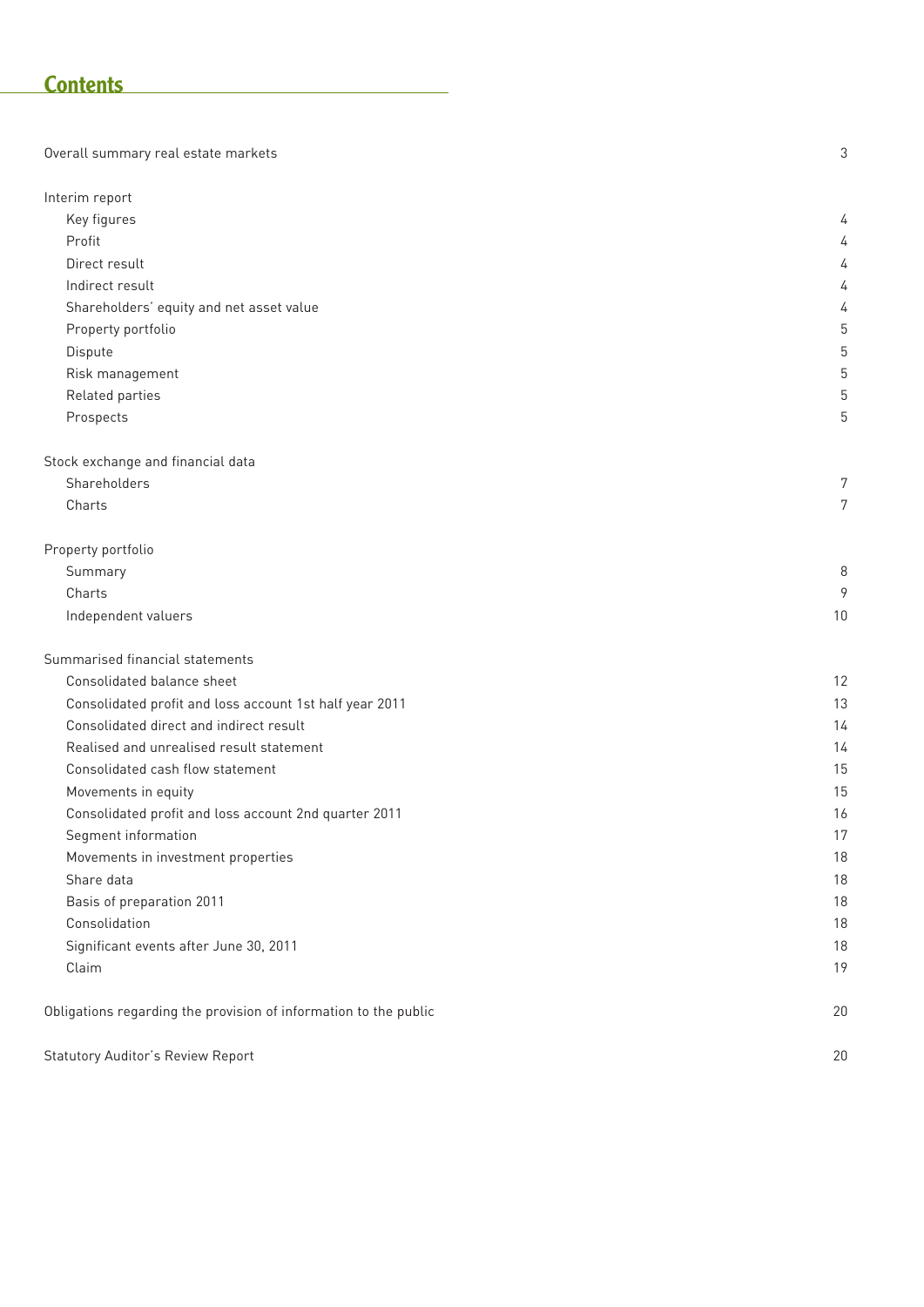#### Introduction

During the first half year the investment markets were regularly reminded of the fact that the debt crisis is not over yet. For some European countries it is difficult to combine debt restructuring, growth and / or recovery.

The Belgium economy experienced solid growth in the first 6 months thanks to the growth of domestic demand and the revival of the labor market. For the first half year, inflation in Europe amounted to about 2.8%, leading to a tightening of monetary policy.

The significant increase in public deficits and public debt and the instability of the financial system can still jeopardize economic growth. Against this background, investors remain vigilant.

#### Real estate markets **Retail**

Shopping centres that are dominant in a stable and / or developing catchment area provide an excellent opportunity to increase rental and value growth by active management. The occupancy rate of efficiently functioning shopping centres remains consistently high, whilst rents are less volatile than in other segments.

Investment opportunities in shopping centres are limited. Demand for this type of property by institutional investors remains high.

The interest for space from retailers remains focused on prime locations. Rents in prime locations are stable or increasing, while rents in secondary locations decrease.

#### **Offices**

The investment volume in this real estate sector remains low; the yields for well located and leased office buildings remain stable.

The rental market remains difficult; there is no room in, amongst others, the periphery of Brussels, for effective rental growth. Discounts, given by landlords, are still high, but might decrease in central locations where larger office space is harder to find.

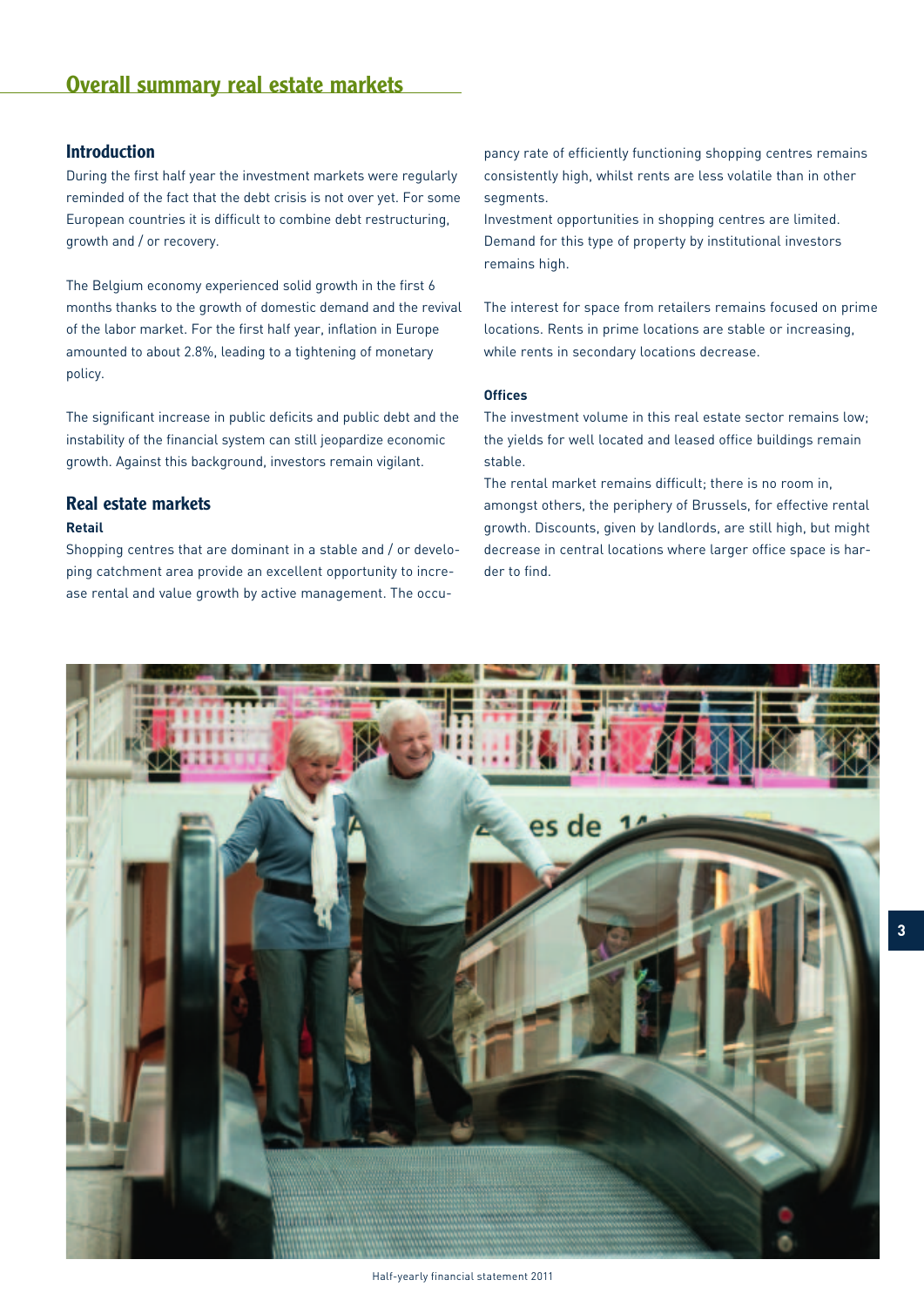# 1. Interim financial report

| Key figures $(x \in 1,000)$                      | 1st half year 2011 | 1st half year 2010 |
|--------------------------------------------------|--------------------|--------------------|
| Profit                                           | 13,148             | 9,843              |
| Direct result.                                   | 11,686             | 11,661             |
| Indirect result                                  | 1,462              | $-1,818$           |
| Direct result per share $(x \in 1)$              | 2.19               | 2.19               |
| Profit per share $(x \in 1)$                     | 2.47               | 1.85               |
| Equity                                           | June 30, 2011      | December 31, 2010  |
| Investment properties excl. development projects | 397,512            | 395,381            |
| Development projects                             | 35,624             | 27,815             |
| Real estate certificates                         | 11,830             | 11,523             |
| Shareholders' Equity <sup>1</sup>                | 373,2451           | 380,6912           |
| Net asset value per share $(x \in 1)^n$          | 70.00 <sup>1</sup> | 71.40 <sup>2</sup> |
| Debt ratio on total of assets                    | 17.5%              | 13.2%              |
| Number of shares                                 | 5,331,947          | 5,331,947          |

1) including current earnings

2) before profit distribution an dividend payment

#### Profit

During the first half year, the profit, consisting of the direct and indirect result, amounted to € 13.1 mln (2010: € 9.8 mln). Compared to the same period in 2010, the increase in profit is the result of a stable direct result and a higher indirect result (€ 3.3 mln).

#### Direct result

**4**

The direct result for the first half year amounts to  $\epsilon$  11.7 mln (2010: € 11.7 mln).

The net rental income remained stable. Property charges are slightly higher (€ 0.2 mln), mainly due to higher vacancy rates. General costs and other operating income and charges are € 0.6 mln lower. This decrease is a result of higher fees collected for the coordination of project development for third parties. Financial expenses increased by € 0.4 mln due to a higher volume. The direct result per share amounts to € 2.19 (2010: € 2.19).

EPRA occupancy on June 30 stood at 89%, an increase of 1.4% compared to March 31, 2011. EPRA occupancy levels per sector on June 30, 2011 (March 31, 2011) were 100% (100%) for retail and 73% (71%) for offices.

#### Indirect result

The indirect result amounts to  $\epsilon$  1.5 mln (2010:  $\epsilon$  -1.8 mln). The indirect result arises mainly from realised and unrealised changes in the value of assets in the portfolio.

#### Shareholders' equity and net asset value

Shareholders' equity at June 30, 2011 amounts to € 373.2 mln (December 31, 2010: € 380.7 mln). The net asset value per share at June 30, 2011, including the profit for the current year, amounts to € 70.0 (December 31, 2010: € 71.4).

In the first half year, the average interest rate on the outstanding short-term loans amounted to 1.92% (average interest rate 2010: 1.40%).

In accordance with the proposal by the Management Company, the Annual General Meeting of Shareholders decided on April 13, 2011, to distribute a dividend of € 3.92 gross (€ 3.332 net). The dividend is payable as of April 21, 2011.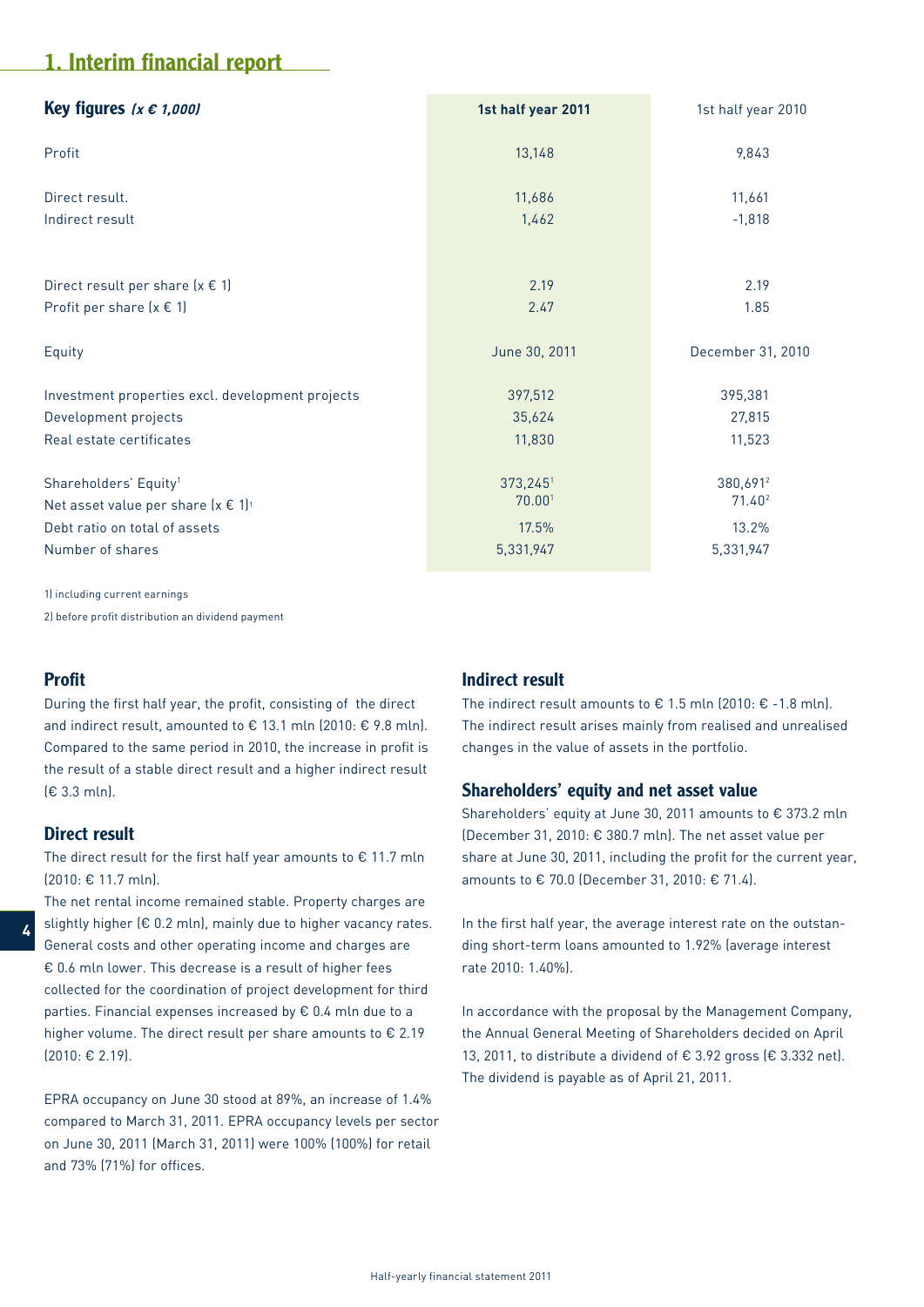# Property portfolio

#### **Investment properties**

At June 30, 2011, the fair value of the investment properties portfolio – excluding development projects - amounts to € 397.5 mln (December 31, 2010: € 395.4 mln). The net increase of € 2.1 mln can be attributed to the investments on buildings in the portfolio of  $\epsilon$  0.6 mln plus a positive net revaluation of € 1.5 mln.

Fair value is after the deduction of transaction costs (10%- 12.5%) incurred in the sales process.

#### Shopping centres

Wereldhave Belgium focuses on mid-sized centres that are dominant in their catchment area, and preferably with the potential for further expansion. The sicafi wants to create value by actively managing shopping centres and (re)developing shopping centres for its own portfolio. All shopping centres units are fully occupied.

#### **Offices**

During the first quarter of 2011 six new leases were signed, both in the business park "De Veldekens" in Antwerp and in the 'Business & Mediapark" in Vilvoorde for a total area of approximately 5,000 m². Most of these contracts will start in the second half of 2011.

The office building Orion (5,230 m²), situated Bischoffsheimlaan 22-25 in Brussels, is fully let as of September 1, 2011. A lease for nine years was completed with 'Bruxelles–Formation'. The notarial deed regarding the sale of the office building (3,030 m²), situated Avenue Régent 58 in Brussels, is scheduled for August 4 (investment properties available for sale). The selling price is in line with the book value.

#### **Development projects**

By developing projects for its own portfolio and at cost, Wereldhave Belgium aims to create value for its shareholders. Wereldhave Belgium aims to maintain a healthy balance between the size of the development portfolio and the existing investment properties portfolio.

The extension (12,000 m²) of the shopping centre in Nivelles is progressing according to plan. Opening of the extension of the shopping centre is scheduled for March 2012. Meanwhile, about 65% of the project has already been rented or an agreement on the terms of the lease has been reached.

The project in Tournai concerns a substantial expansion of the shopping centre whilst a retail park will also be integrated. The building/planning application will probably be submitted by the end of 2011.

All other development projects are still in the planning and consent stages.

#### **Real estate certificates**

As at June 30, Wereldhave Belgium holds two interests in listed stock exchange real estate certificates 'Kortrijk Ring Shopping Centre' (16.2%) and 'Basilix' (6.9%). At June 30, fair value of the portfolio real estate certificates amounts to  $\epsilon$  11.8 mln (December 31, 2010: € 11.5 mln).

#### **Dispute**

In the case regarding, amongst others, Comm. VA Wereldhave Belgium SCA, the Penal Court in Brussels decided at the hearing of November 18, 2010 to declare the case as inadmissible as it was considered that a "reasonable period" had been exceeded. The Public Ministry lodged an appeal against this verdict.

#### Risk management

The risks with which the sicafi may be confronted during the remaining financial period of 2011 (business, financial, operational and strategic risks), are identical to those described in the financial annual report 2010. In order to limit the possible impact for the company and its shareholders, the Management Company continuously monitors these risks.

#### Related parties

During the first half year of 2011, no transactions took place between persons or institutions which can be considered as related parties of the company.

#### **Prospects**

By the end of 2011, the Management Company expects a direct result per share between € 4.30 and € 4.35.

| Vilvoorde, August 3, 2011 |  |
|---------------------------|--|
|                           |  |

NV Wereldhave Belgium SA Statutory Management Company

For further information:

#### Wereldhave Belgium

Eddy De Landtsheer Tel. + 32 2 732 19 00 www.wereldhavebelgium.com

This half-yearly financial report, in accordance with CIS regulations, can be obtained, free of charge, at the company's Head Office. This document is also available on our website www.wereldhavebelgium.com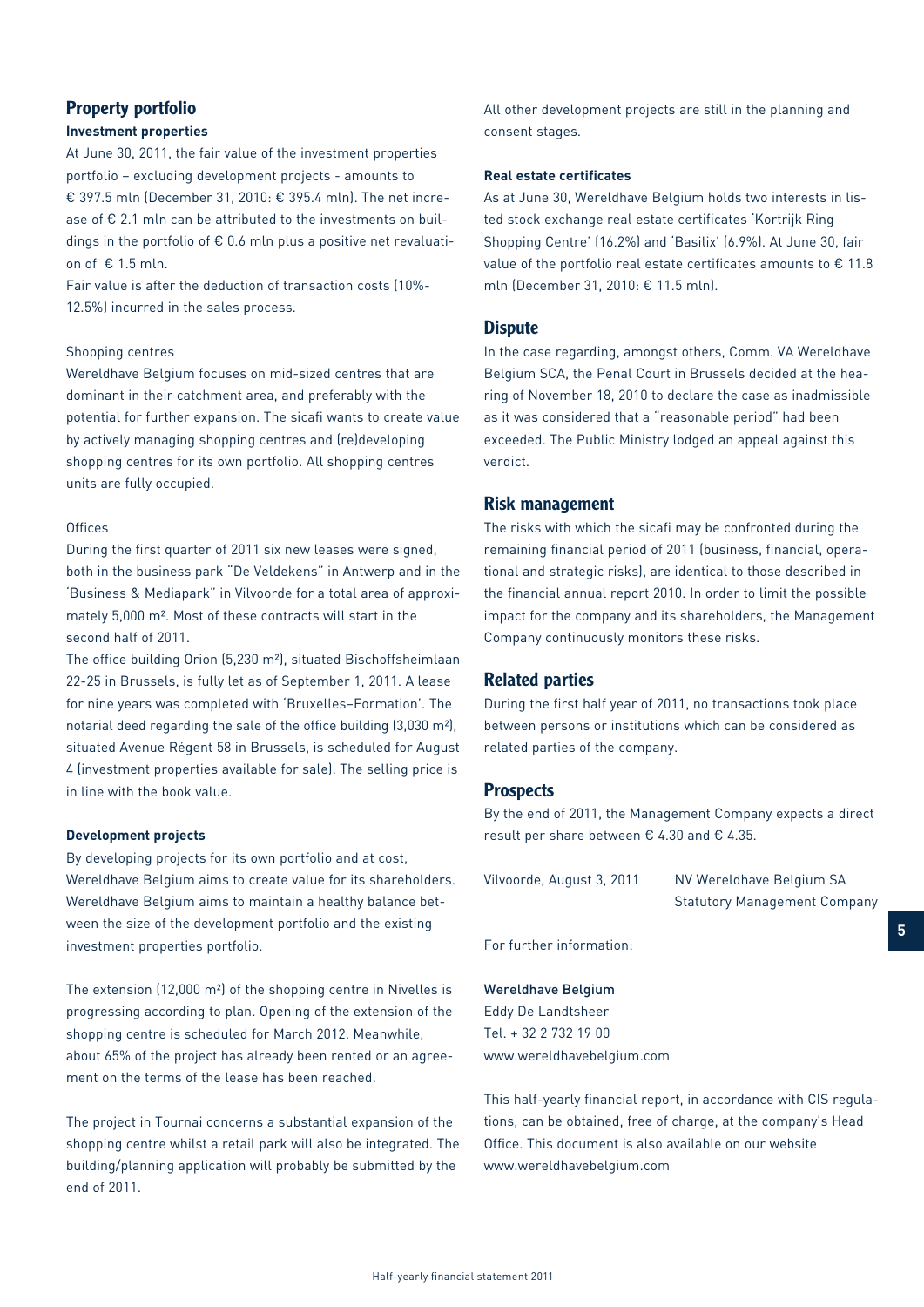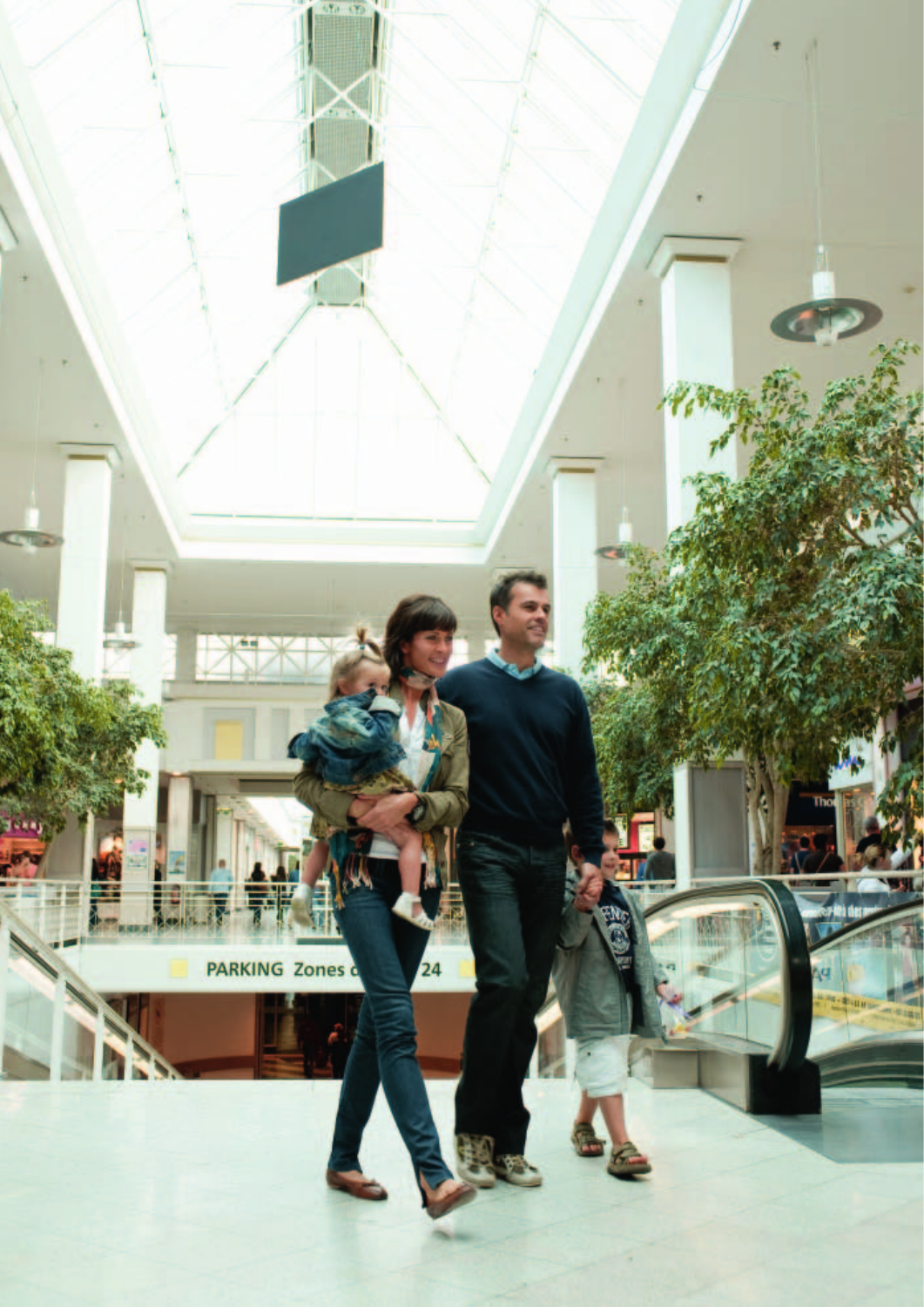# 2. Stock exchange and financial data

#### **Shareholders**

Of the 5,331,947 shares in circulation at June 30, 2011, 39.10% were held by Wereldhave N.V., 30.21% by N.V. Wereldhave International and 30.69% by the general public.

#### **Charts**

#### Share price development 2010 -2011 (in €)



**Share Price/net asset value (in €)** 

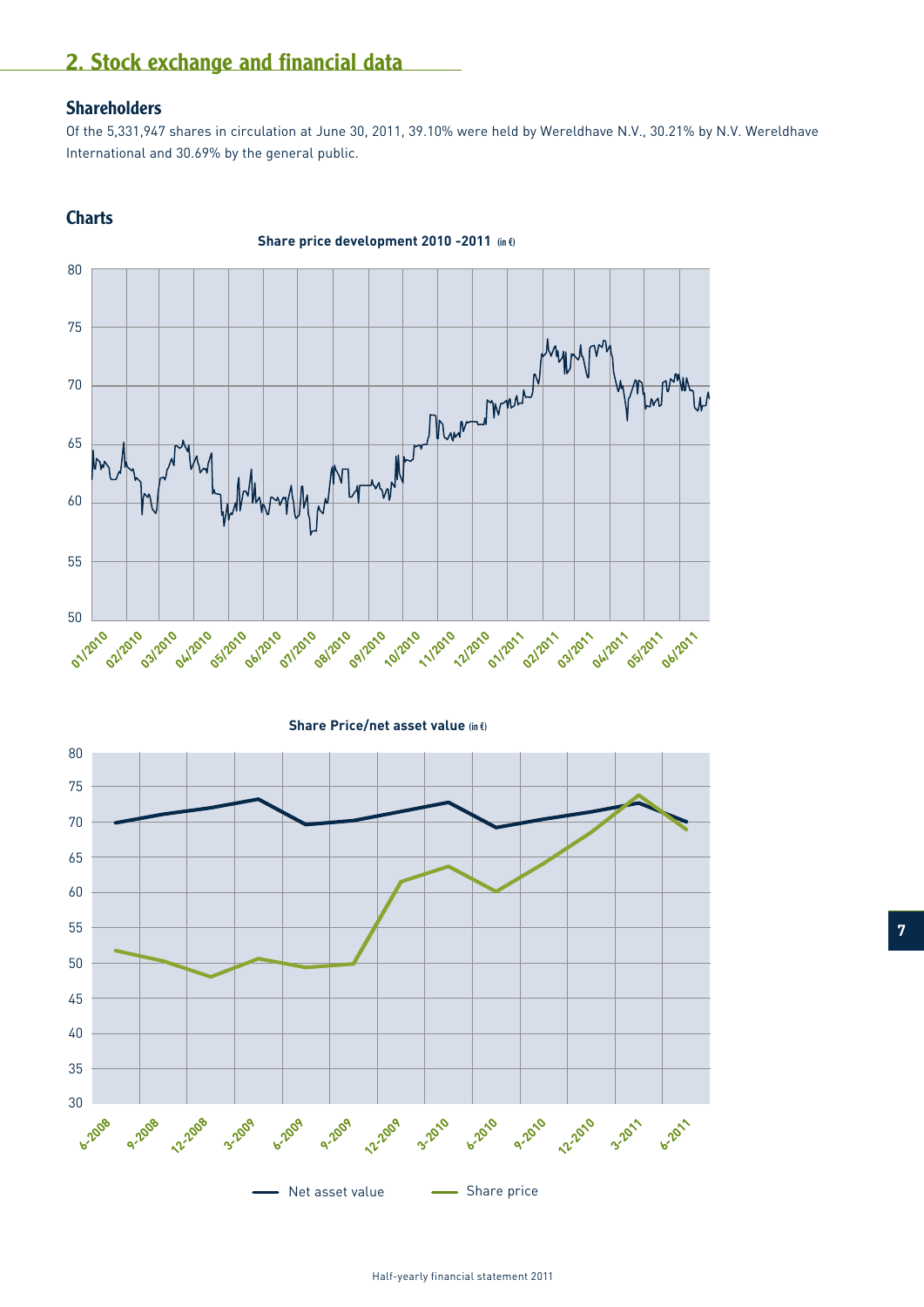# 3. Portfolio summary at June 30, 2011

|                          | Diversification of the<br>portfolio (in % of<br>valuation) | Lettable area<br>(m <sup>2</sup> ) | Parking<br>spaces<br>(number) | tenants        | Number of Rental income as<br>at June 30, 2011<br>(in $\epsilon$ ) |
|--------------------------|------------------------------------------------------------|------------------------------------|-------------------------------|----------------|--------------------------------------------------------------------|
| <b>Commercial</b>        |                                                            |                                    |                               |                |                                                                    |
| <b>Shopping Centre</b>   | $37^{[1]}$                                                 | 30,252                             | 2.200                         | 95             | 4,844,558                                                          |
| "Belle-Ile" - Liège      |                                                            |                                    |                               |                |                                                                    |
| <b>Shopping Centre</b>   | 12                                                         | 16,195                             | 802                           | 63             | 1,481,844                                                          |
| <b>Nivelles</b>          |                                                            |                                    |                               |                |                                                                    |
| <b>Shopping Centre</b>   | 11                                                         | 15,540                             | 1.260                         | 55             | 1,385,763                                                          |
| "Les Bastions" - Tournai |                                                            |                                    |                               |                |                                                                    |
| Waterloo                 | 3                                                          | 3,122                              | 95                            | 12             | 373,308                                                            |
| <b>Offices</b>           |                                                            |                                    |                               |                |                                                                    |
| <b>Madou Centre</b>      | $\,8\,$                                                    | 12,364                             | 150                           | 1              | 1,213,036                                                          |
| <b>Brussels</b>          |                                                            | $302 *$                            |                               |                |                                                                    |
| Regent 58                | 1                                                          | 3,135                              | 32                            | $\mathbf{3}$   | 66,269                                                             |
| <b>Brussels</b>          |                                                            | $32 *$                             |                               |                |                                                                    |
| <b>Orion Centre</b>      | 3                                                          | 5,205                              | 64                            | $\overline{4}$ | 21,454                                                             |
| <b>Brussels</b>          |                                                            | $25 *$                             |                               |                |                                                                    |
| Jan Olieslagerslaan      | 1                                                          | 3,048                              | 82                            | 4              | 168,333                                                            |
| Vilvoorde                |                                                            | $29 *$                             |                               |                |                                                                    |
| Business- & Mediapark    | $\overline{2}$                                             | 5,449                              | 178                           | 7              | 333,231                                                            |
| Vilvoorde                |                                                            | $201$ *                            |                               |                |                                                                    |
| Business- & Mediapark    | $\overline{2}$                                             | 3,907                              | 123                           | $\sqrt{3}$     | 291,556                                                            |
| Vilvoorde                |                                                            | $120 *$                            |                               |                |                                                                    |
| Business- & Mediapark    | 5                                                          | 12,772                             | 305                           | $\overline{4}$ | 626,183                                                            |
| Vilvoorde                |                                                            | $246$ *                            |                               |                |                                                                    |
| De Veldekens             | 4                                                          | 11,192                             | 238                           | $\overline{2}$ | 761,834                                                            |
| Berchem                  |                                                            | $368$ *                            |                               |                |                                                                    |
| De Veldekens II          | $\overline{7}$                                             | 16,003                             | 316                           | 13             | 975,051                                                            |
| Berchem                  |                                                            | $1.008$ *                          |                               |                |                                                                    |
| De Veldekens III         | 4                                                          | 11,192                             | 217                           | 10             | 431,662                                                            |
| Berchem                  |                                                            | $208$ *                            |                               |                |                                                                    |
| <b>Total</b>             | 100                                                        | 151,915                            |                               |                | 12,974,082                                                         |

# **8**

\* storage

1) concerning the risk of seizure of the shopping centre, see page 19 "Claim"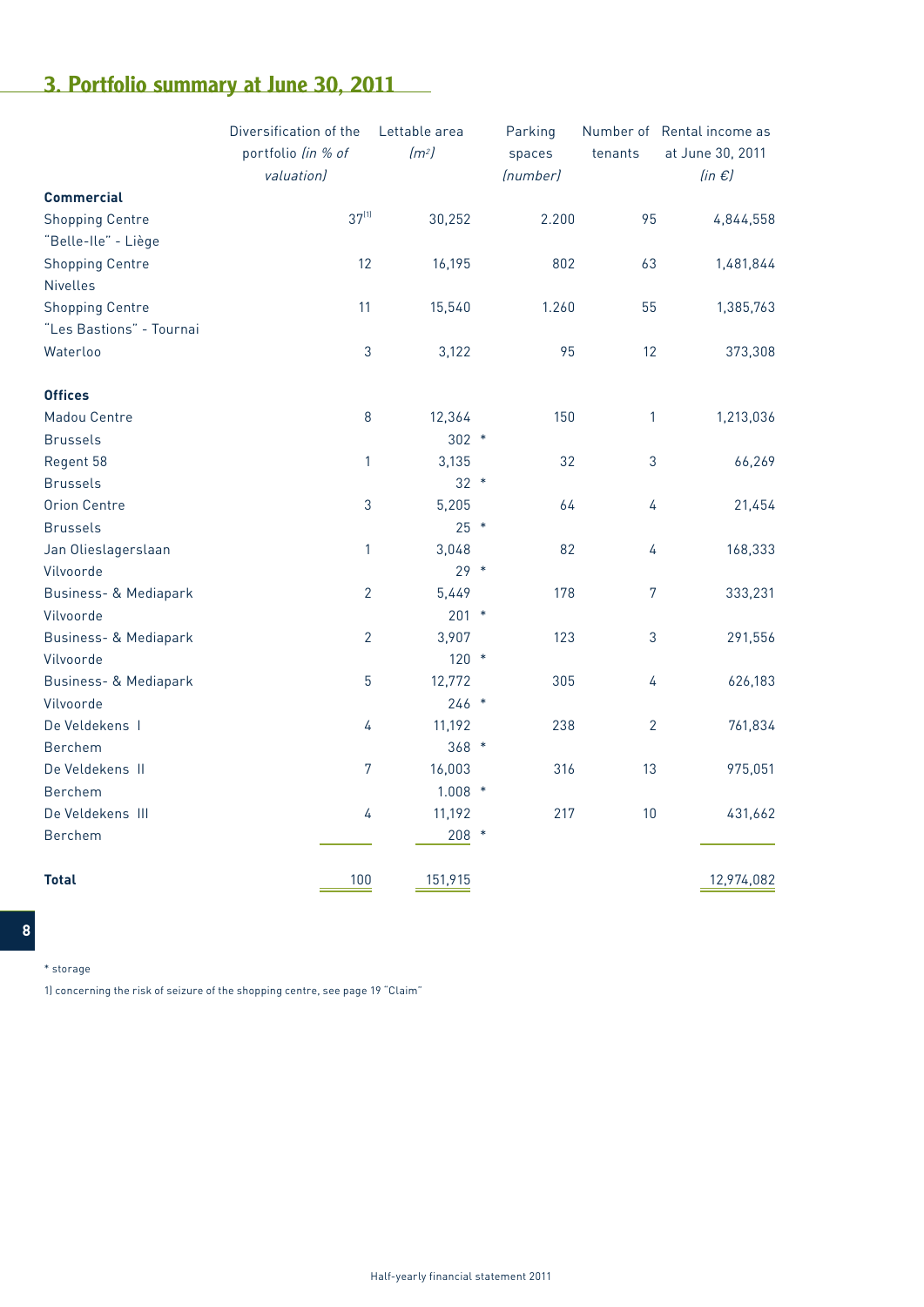#### **Geographical breakdown** (as a % of estimated value)



#### **Sector breakdown** (as a % of estimated value)



#### **Breakdown of portfolio by sector** (as a % of rental income)



Half-yearly financial statement 2011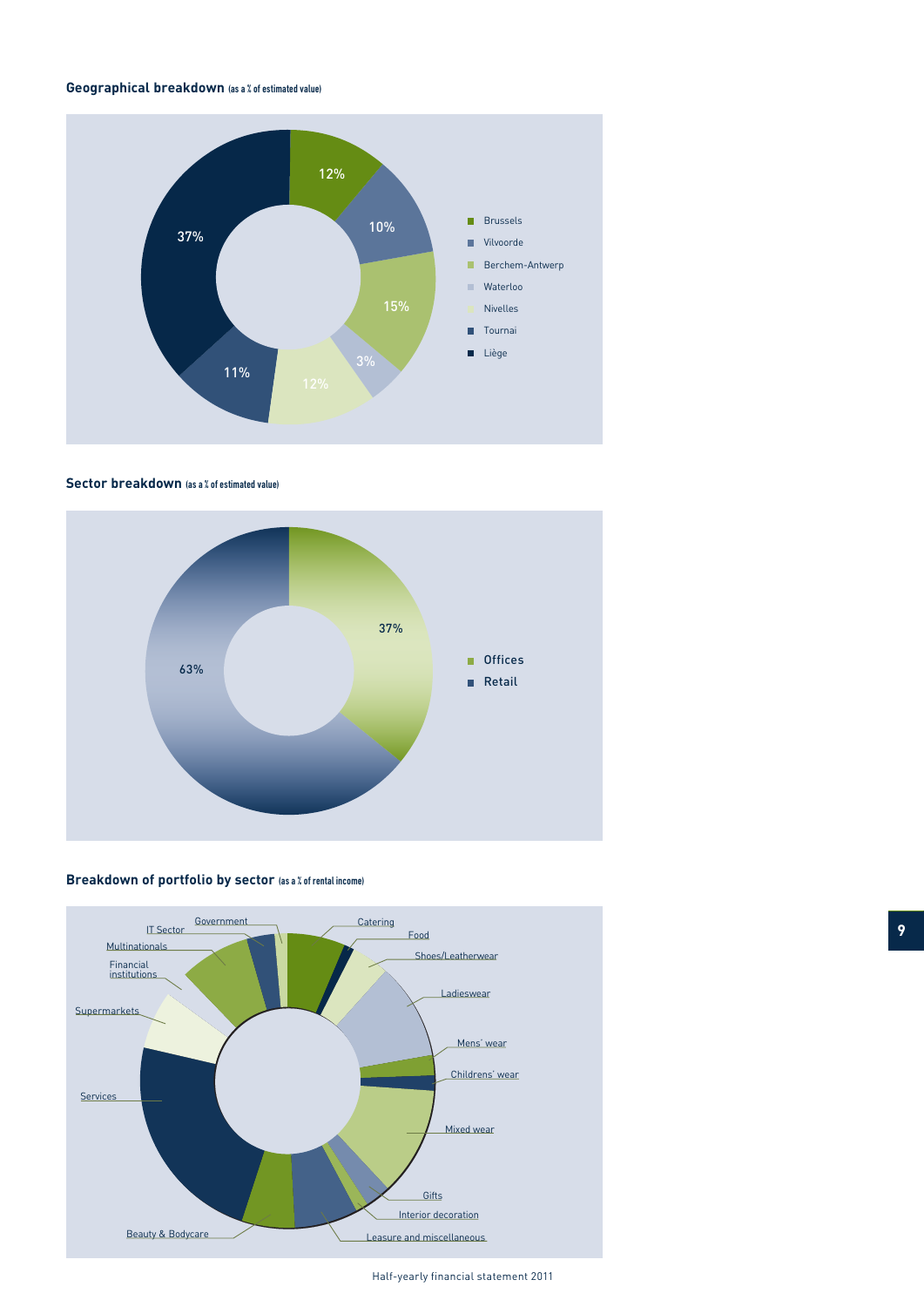#### Independent valuers

Resolutions of the real estate experts, prepared on June 30, 2011, following the valuation of the property portfolio at June 30, 2011, as referred to in article 56, paragraph 1, of the Royal Decree of April 10, 1995 and the Royal Decree of December 7, 2010 with respect to real estate investment funds.

#### Troostwijk – Roux CBVA

#### **Evaluation principles for the property portfolio**

The value is based on an inspection carried out by one or more chartered surveyors, taking into account the location, construction type, zoning requirements and maintenance status at the time of assessment. The valuations are also based on data supplied by the client and/or third parties if necessary, which we assume to be correct.

The valuation has been carried out in conformity with IVS and EVS.

#### **Investment Properties**

Investment properties are valued at fair value. Fair value is based on the market rent minus the operating costs. To determine the fair value, the net capitalization factor and the net present value of the difference between market rent and contractual rent, of forecasted vacancy and of necessary future investments are determined for each object. This value is reduced by the standard transaction costs (registration tax 10% - 12.5%).

#### **Development projects**

Property that is being constructed or developed for future use as investment property is classified as a development project. Development projects are initially valued at cost and are subsequently valued at fair value. Fair value measurement on development projects is only applied for if the fair value is considered to be reliable measurable.

**At June 30, 2011 the fair value of the offices portfolio and the shopping centre "Les Bastions" in Tournai, registered in the real estate expert report of Troostwijk-Roux amounted to € 188,475,000. This amount is recognized for an amount of € 187,189,188 in the balance sheet under "investment properties" and for an amount of € 1,285,812 under "trade receivables and other non-current assets".**

#### Cushman & Wakefield

Our methodology is based on the Market Value. The method used is the capitalization of the estimated market rent (MR) with corrections to take account of the rent effectively paid and/or any other element that could influence the value of the property such as cost of void.

In a first step, we determine the market rent. We analyze at which level the individual shops could be let tomorrow in the market. To determine this value, we based ourselves on our experience, our internal data and on transactions currently going on in the market, while taking into account the market conditions, the location, the accessibility, the efficiency for retail, the site, and the buildings' characteristics both of the shopping centre as a whole and of the individual units.

The assigned rental price per m² for each individual shop is applicable over the total area of the shop and is not based on the "Zone-A" principle. Consequently to arrive at an annual estimated rental value (ERV) per shop we only have to multiply the rental price per m² with the total area for each individual shop. This "Zone-A" principle is mostly only used for inner-city shops. It means that over the full width of the shop, the area situated in the first 10 m starting from the front and going to the back are seen as having a rental level of 100% of the estimated rental value/m², where the area situated in the next 10 m only counts for 50% of the estimated rental level per m<sup>2</sup> and all the other area (including all the upper floors) only counts for 25% or is estimated on a flat rate bases depending on the location and usability.

Once an ERV is assigned to each shop we then calculate the adjusted ERV; depending on the current rental level, this will be the current passing rent (PR) plus 60% of the difference between the current rent and the ERV or this will be 100% the ERV. The first occurs when the ERV is higher than the current PR. In this case, during renegotiations, the landlord will seldom succeed in attaining a new rent of 100% the ERV. Most of the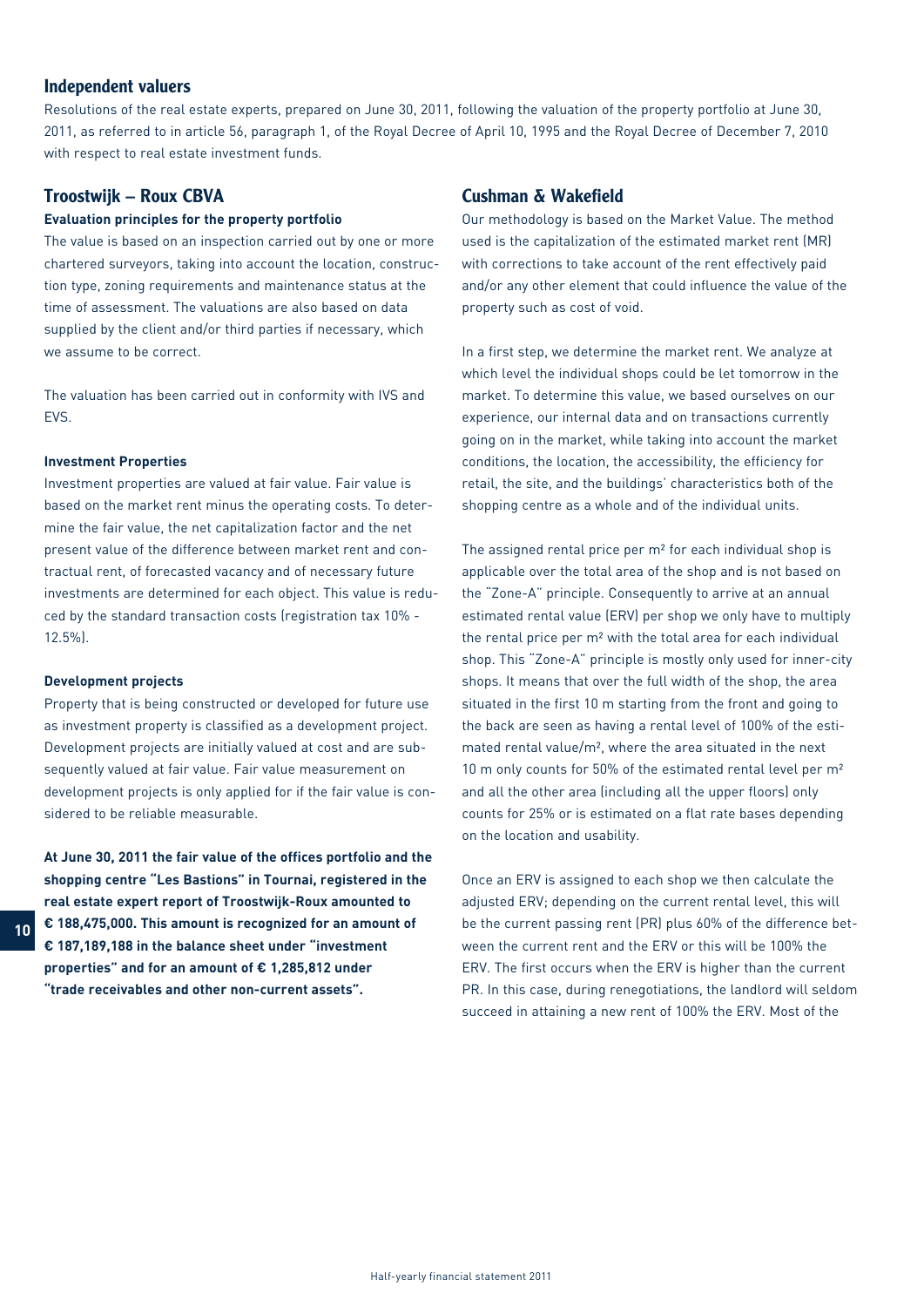time the tenant will undertake legal steps to avoid this and it is common practice for judges to determine the new rent equal to the old rent + 60% of the difference between the PR and the MR. It is very unlikely that a landlord will be able to attain this before the end of the current contract. The second scenario occurs when the current PR is higher than the ERV. This is very unlikely to continue after the first break and so estimate that the rent after renegotiation will be brought down to the ERV level.

The second step consists in evaluating at which yield an investor would be ready to buy the entire property. This is not done on the individual shops level, but is done for the shopping centre as a whole. Again we base ourselves on our market experience and that of retail investment team including the info derived from recent deals. We obtain a Gross Market Value before corrections.

In a third step we take into account all necessary corrections which influence the gross market value.

The corrections include current or future void, foreseeable (re) letting cost and incentives, planned refurbishments, etc... These corrections will come in addition or in deduction of our initial Gross Market Value to arrive at the Gross Market Value after corrections or also called: the Investment Value.

To finally arrive at the Net Market Value, we exclude from the Investment Value; the registration duties of 10% in Flanders and of 12.5% in Brussels and Wallonia and also the notary fees. These notary fees are legally fixed and are proportional and degressive. This means that the percentage decreases as the investment price increases.

**At June 30, 2011 the fair value of the shopping centre "Belle-Ile" in Liège, the"Nivelles shopping centre" in Nivelles and the commercial building in Waterloo, registered in the real estate expert report of Cushman & Wakefield, amounted to € 210,322,880.**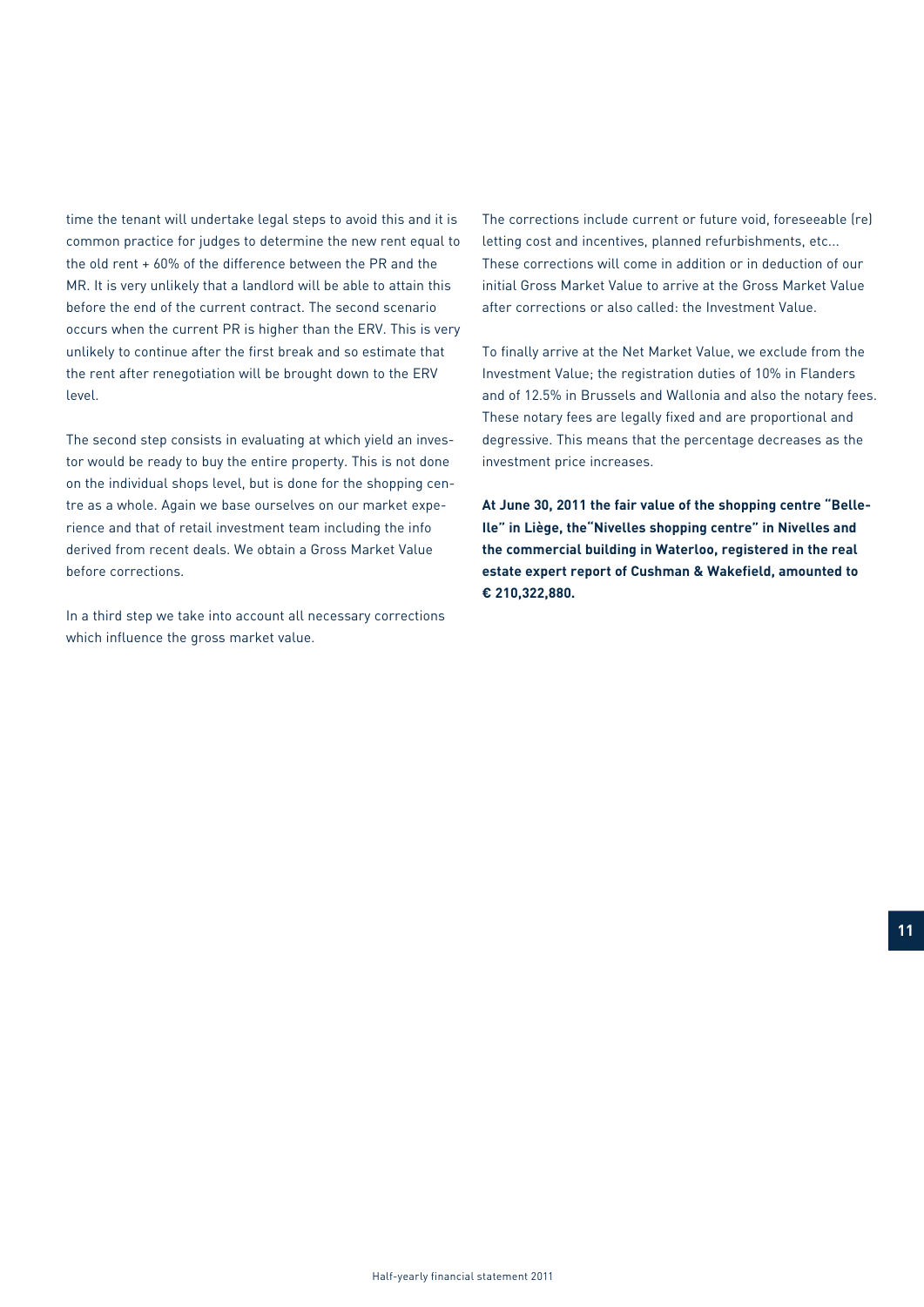# Consolidated balance sheet at June 30, 2011

**(x € 1,000)**

| <b>Assets</b>                                            | <b>June 30, 2011</b> |         | December 31, 2010 |         |
|----------------------------------------------------------|----------------------|---------|-------------------|---------|
| <b>Non-current assets</b>                                |                      |         |                   |         |
| Goodwil                                                  | 2,020                |         | 1,891             |         |
| Investment properties                                    |                      | 2,020   |                   | 1,891   |
| Investment properties excl. development projects         | 394,712              |         | 395,381           |         |
| Investment properties available for sale                 | 2,800                |         |                   |         |
| Development projects                                     | 35,624               |         | 27,815            |         |
|                                                          |                      | 433,136 |                   | 423,196 |
| Other tangible assets                                    | 353                  |         | 90                |         |
| Financial assets available for sale                      |                      |         |                   |         |
| Real estate certificates                                 | 11,830               |         | 11,523            |         |
| Trade receivables and other non-current assets           | 1,332                |         | 1,790             |         |
|                                                          |                      | 13,515  |                   | 13,403  |
| <b>Current assets</b>                                    |                      |         |                   |         |
| <b>Current financial assets</b>                          |                      |         |                   |         |
| Trade receivables                                        | 976                  |         | 1,155             |         |
| Tax receivables and other current assets                 | 1,624                |         | 652               |         |
| Cash and cash equivalents                                | 1,568                |         | 1,899             |         |
|                                                          |                      | 4,168   |                   | 3,706   |
| <b>Total assets</b>                                      |                      | 452,839 |                   | 442,196 |
| <b>Shareholder's equity and liabilities</b>              |                      |         |                   |         |
| <b>Shareholder's equity</b>                              |                      |         |                   |         |
| Capital                                                  | 224,969              |         | 224,969           |         |
| <b>Reserves</b>                                          |                      |         |                   |         |
| Available reserves                                       | 5,627                |         | 5,627             |         |
| Result                                                   |                      |         |                   |         |
| Accumulated result                                       | 127,425              |         | 127,272           |         |
| Result of the financial period                           | 13,148               |         | 21,054            |         |
| Change in fair value of financial assets and liabilities |                      |         |                   |         |
| On financial assets available for sale                   | 2,076                |         | 1,769             |         |
|                                                          |                      | 373,245 |                   | 380,691 |
| <b>Liabilities</b>                                       |                      |         |                   |         |
| <b>Non-current liabilities</b>                           |                      |         |                   |         |
| Lease hold obligations                                   | 3,873                |         | 3,949             |         |
| Pension obligations                                      | 252                  |         | 252               |         |
| Other non-current liabilities                            |                      |         |                   |         |
| Rent guarantees received                                 | 156                  |         | 156               |         |
| Differed taxes                                           | 1,706                |         | 1,714             |         |
|                                                          |                      | 5,987   |                   | 6,071   |
| <b>Current liabilities</b>                               |                      |         |                   |         |
| <b>Credit institutions</b>                               | 66,000               |         | 47,280            |         |
| Trade debts                                              |                      |         |                   |         |
| Suppliers                                                | 4,849                |         | 4,996             |         |
| Other                                                    |                      |         |                   |         |
| Taxes, salaries and social security                      | 97                   |         | 99                |         |
| Other                                                    | 453                  |         | 298               |         |
| Accrued charges and deferred income                      | 2,208                |         | 2,761             |         |
|                                                          |                      | 73,607  |                   | 55,434  |
| Total shareholder's equity and liabilities               |                      | 452,839 |                   | 442,196 |
| Net asset value per share $(x \in \mathcal{U})$          |                      | 70.00   |                   | 71.40   |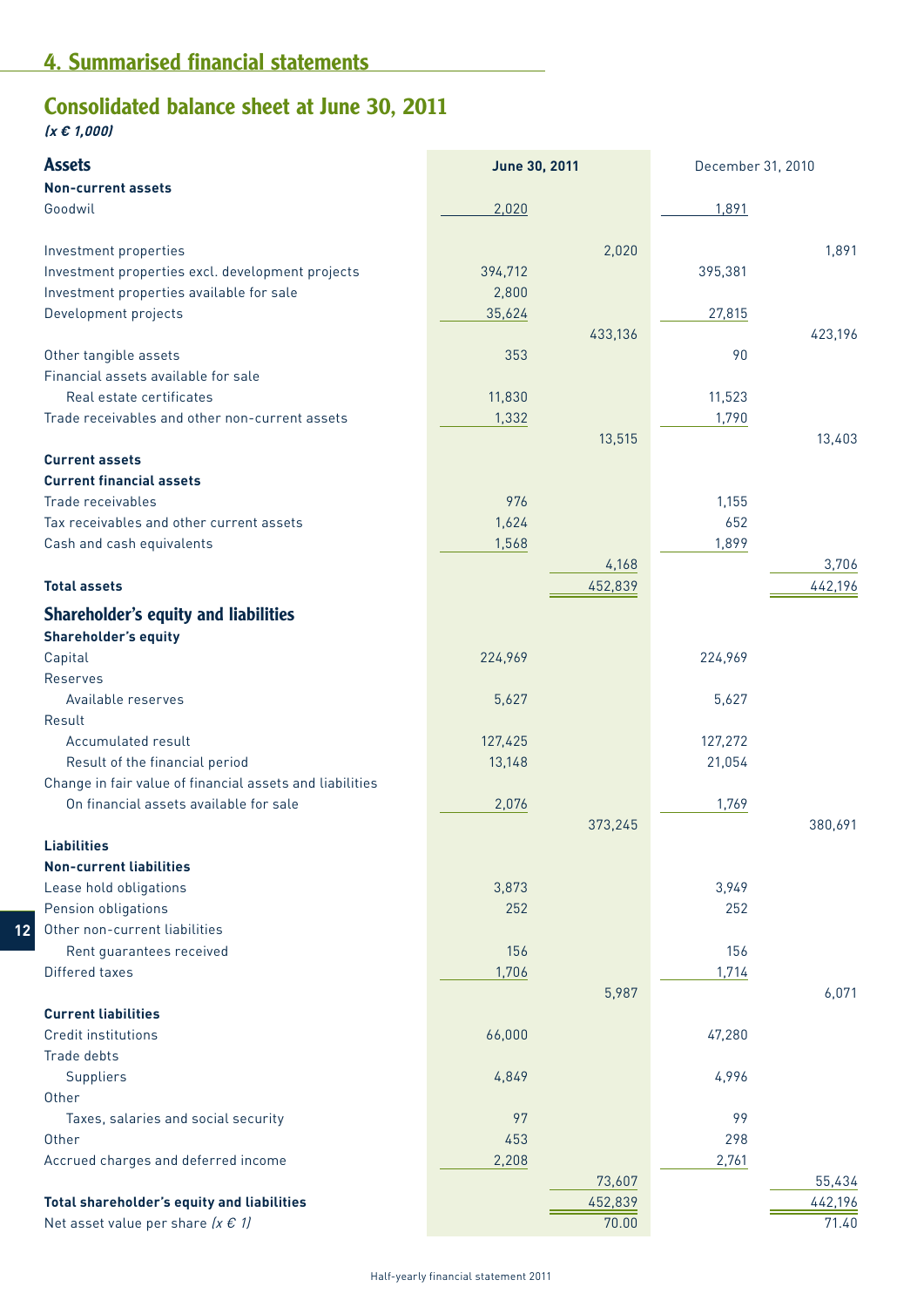# Consolidated profit and loss account 1st half year 2011

**(x € 1,000)**

|                                                             | 1st half year 2011 |          | 1st half year 2010 |          |
|-------------------------------------------------------------|--------------------|----------|--------------------|----------|
| <b>Rental income</b>                                        |                    |          |                    |          |
| Rent                                                        | 12,241             |          | 12,496             |          |
| Compensation to break rental agreements                     | 733                |          | 459                |          |
| <b>Net rental income</b>                                    |                    | 12,974   |                    | 12,955   |
|                                                             |                    |          |                    |          |
| Recovery income of charges and taxes                        |                    |          |                    |          |
| payable by tenants on let properties                        | 1,018              |          | 1,539              |          |
| Charges and taxes payable by tenants                        |                    |          |                    |          |
| on let properties                                           | $-1,247$           |          | $-1,696$           |          |
|                                                             |                    | $-229$   |                    | $-157$   |
| <b>Property result</b>                                      |                    | 12,745   |                    | 12,798   |
|                                                             |                    |          |                    |          |
| <b>Technical costs</b>                                      | $-653$             |          | $-478$             |          |
| Commercial costs                                            | $-188$             |          | $-192$             |          |
| Property management costs                                   | $-198$             |          | $-205$             |          |
|                                                             |                    |          |                    |          |
| <b>Property charges</b>                                     |                    | $-1,039$ |                    | $-875$   |
| <b>Property operating result</b>                            |                    | 11,706   |                    | 11,923   |
| General company costs                                       |                    |          |                    |          |
| Staff costs                                                 | $-201$             |          | $-341$             |          |
| Other                                                       | $-396$             |          | $-289$             |          |
| Other operating income and charges                          | 476                |          | $-97$              |          |
|                                                             |                    | $-121$   |                    | $-727$   |
| <b>Operating result before result</b>                       |                    |          |                    |          |
| on the portfolio                                            |                    | 11,585   |                    | 11,196   |
| Gains or losses on disposals of other non-financial assets  | 4                  |          | 23                 |          |
| Change in fair value of the portfolio investment properties | 1,462              |          | $-1,818$           |          |
|                                                             |                    | 1,466    |                    | $-1,795$ |
| <b>Operating result</b>                                     |                    | 13,051   |                    | 9,401    |
| Financial income                                            | 653                |          | 661                |          |
| Interest charges                                            | $-472$             |          | $-147$             |          |
| Other financial charges                                     | $-17$              |          | $-32$              |          |
| <b>Financial result</b>                                     |                    | 164      |                    | 482      |
|                                                             |                    |          |                    |          |
| Pre-tax result                                              |                    | 13,215   |                    | 9,883    |
|                                                             |                    |          |                    |          |
| Corporate taxes                                             | $-67$              |          | $-40$              |          |
| <b>Taxes</b>                                                |                    | $-67$    |                    | $-40$    |
| <b>Net result</b>                                           |                    | 13,148   |                    | 9,843    |
|                                                             |                    |          |                    |          |
| Net result shareholders of the Group                        |                    | 13,148   |                    | 9,843    |
|                                                             |                    |          |                    |          |
| Result per share $(x \in \mathcal{U})$                      |                    | 2.47     |                    | 1.85     |
|                                                             |                    |          |                    |          |
| Diluted result per share $(x \in I)$                        |                    | 2.47     |                    | 1.85     |
|                                                             |                    |          |                    |          |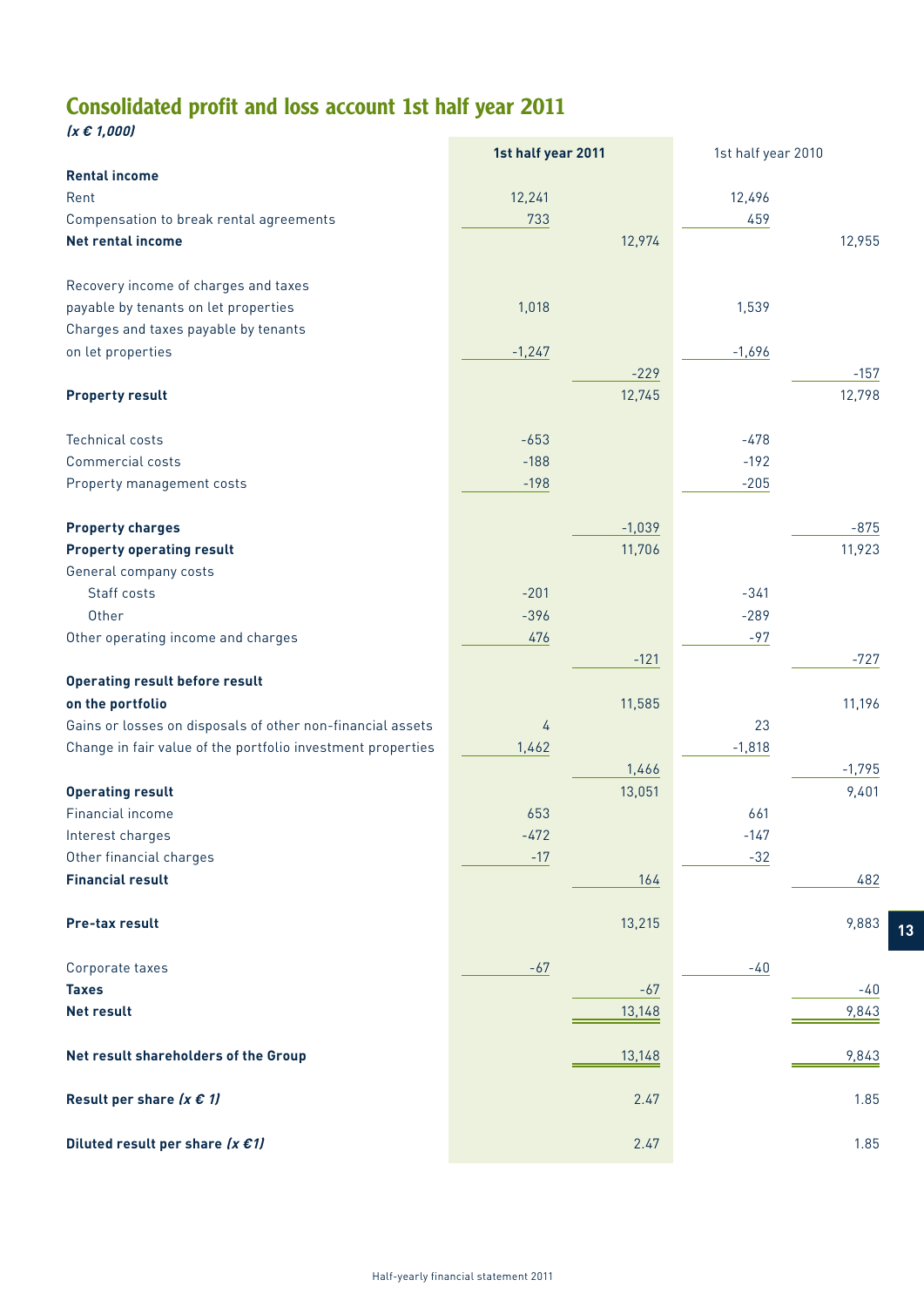# Consolidated direct and indirect result 1st half year 2011

#### **(x € 1,000)**

In accordance with legal regulations, the direct statutory result is used as basis for the payment of dividend.The direct result consists of rental income, property charges, general costs and financial result. The indirect result consists of the valuation results, results on disposals, actuarial profit and losses from pension schemes and other results not taken into account for the direct result. This presentation is not obligatory under IFRS.

|                                                            | 1st half year 2011 |                 | 1st half year 2010 |          |
|------------------------------------------------------------|--------------------|-----------------|--------------------|----------|
|                                                            | <b>Direct</b>      | <b>Indirect</b> | <b>Direct</b>      | Indirect |
| Rental income                                              | 12,974             |                 | 12,955             |          |
| Charges payable by tenants on let properties               | $-229$             |                 | $-157$             |          |
| Property charges                                           | $-1,039$           |                 | $-875$             |          |
| General costs                                              | $-121$             |                 | $-727$             |          |
| Operating result before result on the portfolio            | 11,585             |                 | 11,196             |          |
| Change in fair value of the investment properties          |                    |                 |                    |          |
| - positive                                                 |                    | 2,879           |                    | 2,983    |
| - negative                                                 |                    | $-1,417$        |                    | $-4,801$ |
| <b>Result on the portfolio</b>                             |                    | 1,462           |                    | $-1,818$ |
| Gains or losses on disposals of other non financial assets | 4                  |                 | 23                 |          |
| <b>Operating result</b>                                    | 11,589             | 1,462           | 11,219             | $-1,818$ |
| <b>Financial result</b>                                    | 164                |                 | 482                |          |
| Pre-tax result                                             | 11,753             | 1,462           | 11,701             | $-1,818$ |
| Tax on result                                              | $-67$              |                 | $-40$              |          |
| <b>Net result</b>                                          | 11,686             | 1,462           | 11,661             | $-1,818$ |
| Profit per share $(x \in \mathcal{U})$                     | 2.19               | 0.28            | 2.19               | $-0.34$  |

# Realised and unrealised result statement

**(x € 1.000)**

|                                                                                                                             | 1st half year 2011 | 1st half year 2010   |  |
|-----------------------------------------------------------------------------------------------------------------------------|--------------------|----------------------|--|
| Net result before change in fair value of<br>the investment properties<br>Change in fair value of the investment properties | 11.686<br>1.462    | 11.661<br>$-1.818$   |  |
| Net result                                                                                                                  | 13.148             | 9.843                |  |
| Change in fair value of financial assets and liabilities                                                                    | 307<br>307         | $-1.131$<br>$-1.131$ |  |
| Total of the realised and unrealised result                                                                                 |                    |                      |  |
| allocated to Shareholders of the Group                                                                                      | 13.455             | 8.712                |  |
| <b>Minority interests</b>                                                                                                   | 0                  | $\mathbf{0}$         |  |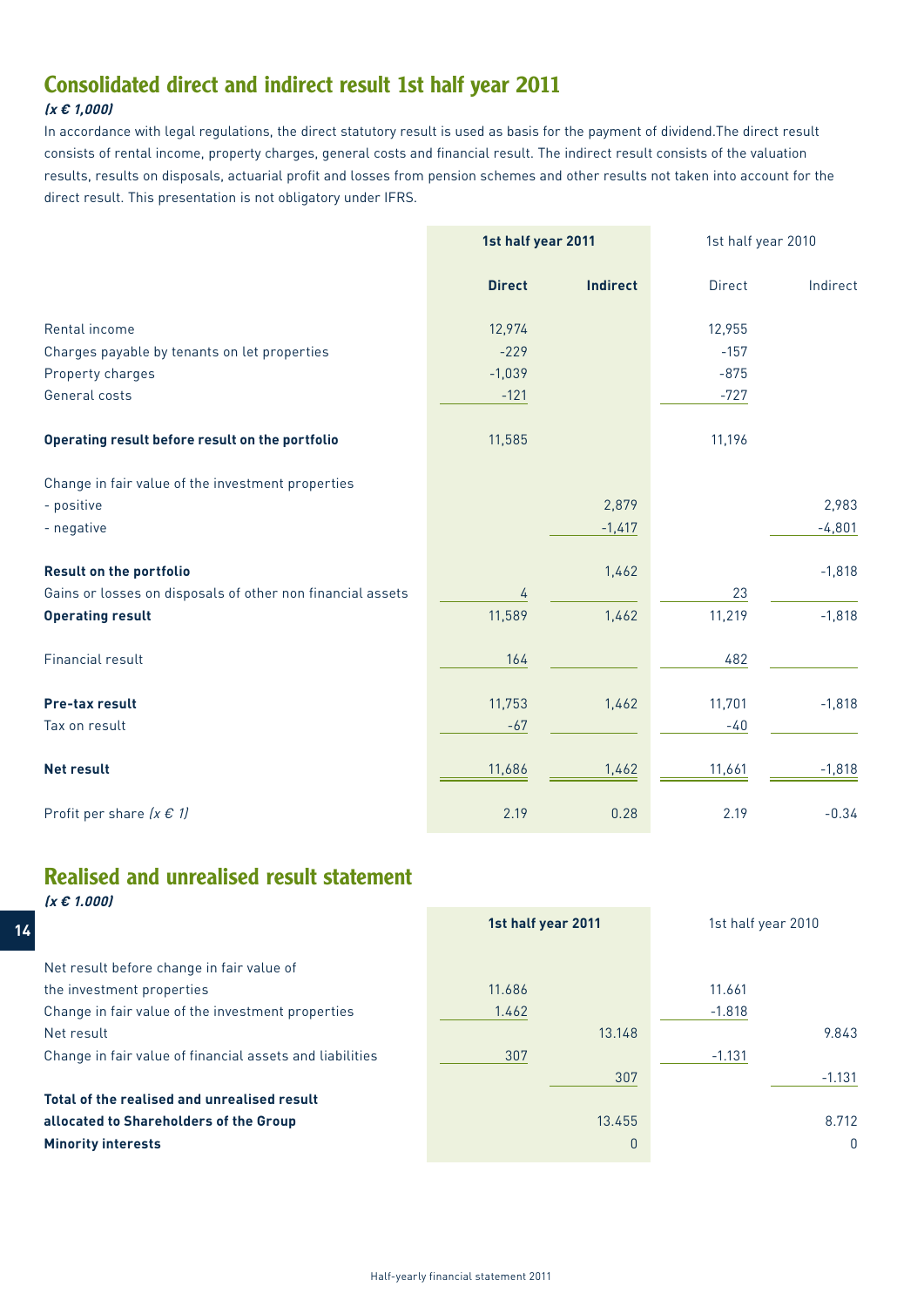# Consolidated cash flow statement 1st half year 2011

**(x € 1,000)**

|                                             | 1st half year 2011 |          |           | 1st half year 2010 |
|---------------------------------------------|--------------------|----------|-----------|--------------------|
| <b>Cash flow from operating activities</b>  |                    |          |           |                    |
| Net result                                  | 13,148             |          | 9,843     |                    |
| Dividend received                           | $-637$             |          | $-653$    |                    |
| Result exclusive dividend received          |                    | 12,511   |           | 9,190              |
| Less: movements in valuation                | $-1,462$           |          | 1,818     |                    |
| Movements in provisions                     | 1,277              |          | 213       |                    |
| Movements in short term debts               | $-3,150$           |          | $-289$    |                    |
|                                             |                    | $-3,335$ |           | 1,742              |
| Net cash flow from operating activities     |                    | 9,176    |           | 10,932             |
| <b>Cash flow from investment activities</b> |                    |          |           |                    |
| Real estate certificates                    |                    |          | $-16$     |                    |
| Investments                                 | $-8.416$           |          | $-1.232$  |                    |
| Net cash flow from investment activities    |                    | $-8,416$ |           | $-1,248$           |
| <b>Cash flow from financing activities</b>  |                    |          |           |                    |
| <b>Credit institutions</b>                  | 18,720             |          | 9,000     |                    |
| Dividend paid                               | $-20,448$          |          | $-20,726$ |                    |
| Dividend received                           | 637                |          | 653       |                    |
| Net cash flow from financing activities     |                    | $-1,091$ |           | $-11,073$          |
| <b>Net cash flow</b>                        |                    | $-331$   |           | $-1,389$           |
| <b>Cash &amp; bank balances</b>             |                    |          |           |                    |
| At January 1                                |                    | 1,899    |           | 2,231              |
| Movements in cash and bank balances         |                    | $-331$   |           | $-1,389$           |
| At June 30                                  |                    | 1.568    |           | 842                |

# Movements in equity **(x € 1,000)**

|                                                          | 2011      | 2010      |
|----------------------------------------------------------|-----------|-----------|
| At January 1                                             | 380,691   | 380,980   |
| Net result                                               | 13,148    | 9,843     |
| Dividend                                                 | $-20,901$ | $-20,901$ |
| Change in fair value of financial assets and liabilities | 307       | $-1,131$  |
| At June 30                                               | 373,245   | 368,791   |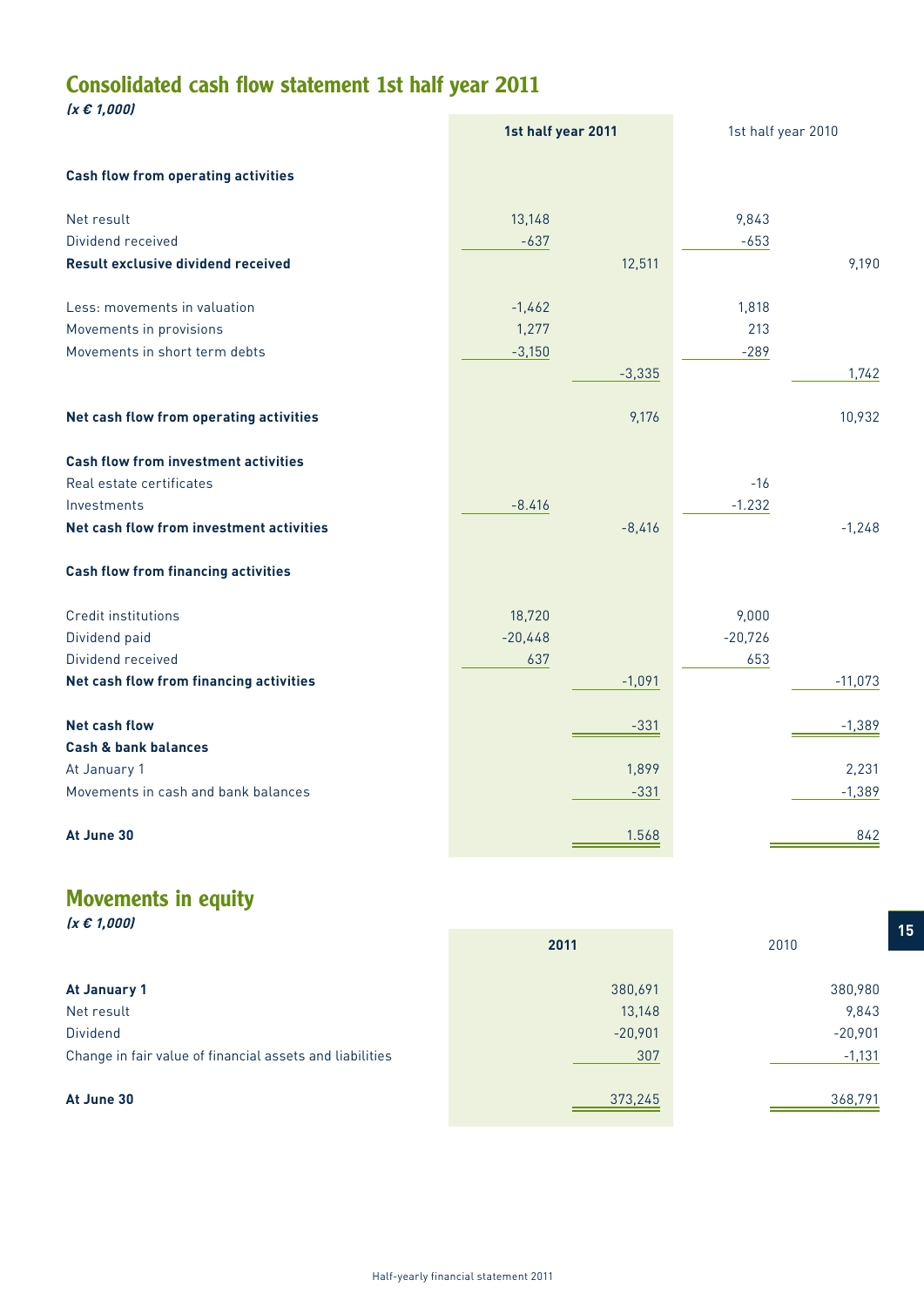# Consolidated profit and loss account 2nd quarter 2011

**(x € 1,000)**

|                                                             |             | 2nd quarter 2011 | 2nd quarter 2010 |          |
|-------------------------------------------------------------|-------------|------------------|------------------|----------|
| <b>Rental income</b>                                        |             |                  |                  |          |
| Rent                                                        | 6,131       |                  | 6,167            |          |
| Compensation to break rental agreements                     | 683         |                  | 309              |          |
| <b>Net rental income</b>                                    |             | 6,814            |                  | 6,476    |
|                                                             |             |                  |                  |          |
| Recovery income of charges and taxes                        |             |                  |                  |          |
| payable by tenants on let properties                        | 510         |                  | 980              |          |
| Charges and taxes payable by tenants                        |             |                  |                  |          |
| on let properties                                           | $-610$      |                  | $-1,018$         |          |
|                                                             |             | $-100$           |                  | $-38$    |
| <b>Property result</b>                                      |             | 6,714            |                  | 6,438    |
| <b>Technical costs</b>                                      | $-257$      |                  | $-265$           |          |
| Commercial costs                                            | $-91$       |                  | $-67$            |          |
| Property management costs                                   | $\text{-}8$ |                  | $-97$            |          |
|                                                             |             |                  |                  |          |
| <b>Property charges</b>                                     |             | $-356$           |                  | $-429$   |
| <b>Property operating result</b>                            |             | 6,358            |                  | 6,009    |
| General company costs                                       |             |                  |                  |          |
| Staff costs                                                 | $-69$       |                  | $-183$           |          |
| Other                                                       | $-185$      |                  | $-153$           |          |
| Other operating income and charges                          | 234         |                  | $-62$            |          |
|                                                             |             | $-20$            |                  | $-398$   |
| Operating result before result on the portfolio             |             | 6,338            |                  | 5,611    |
| Gains or losses on disposals of other                       |             |                  |                  |          |
| non-financial assets                                        |             |                  | 23               |          |
| Change in fair value of the portfolio investment properties | 1,334       |                  | $-2,211$         |          |
|                                                             |             | 1,334            |                  | $-2,188$ |
| <b>Operating result</b>                                     |             | 7,672            |                  | 3,423    |
| Financial income                                            | $-20$       |                  | $-27$            |          |
| Interest charges                                            | $-281$      |                  | $-82$            |          |
| Other financial charges                                     | $-17$       |                  | $-10$            |          |
| <b>Financial result</b>                                     |             | $-318$           |                  | $-119$   |
| Pre-tax result                                              |             | 7,354            |                  | 3,304    |
| Corporate taxes                                             | $-44$       |                  | $-20$            |          |
| <b>Taxes</b>                                                |             | $-44$            |                  | $-20$    |
| <b>Net result</b>                                           |             | 7,310            |                  | 3,284    |
|                                                             |             |                  |                  |          |
| Net result shareholders of the Group                        |             | 7,310            |                  | 3,284    |
| Result per share $(x \in \mathcal{U})$                      |             | 1.38             |                  | 0.62     |
| Diluted result per share $\{x \in \mathcal{I}\}\$           |             | 1.38             |                  | 0.62     |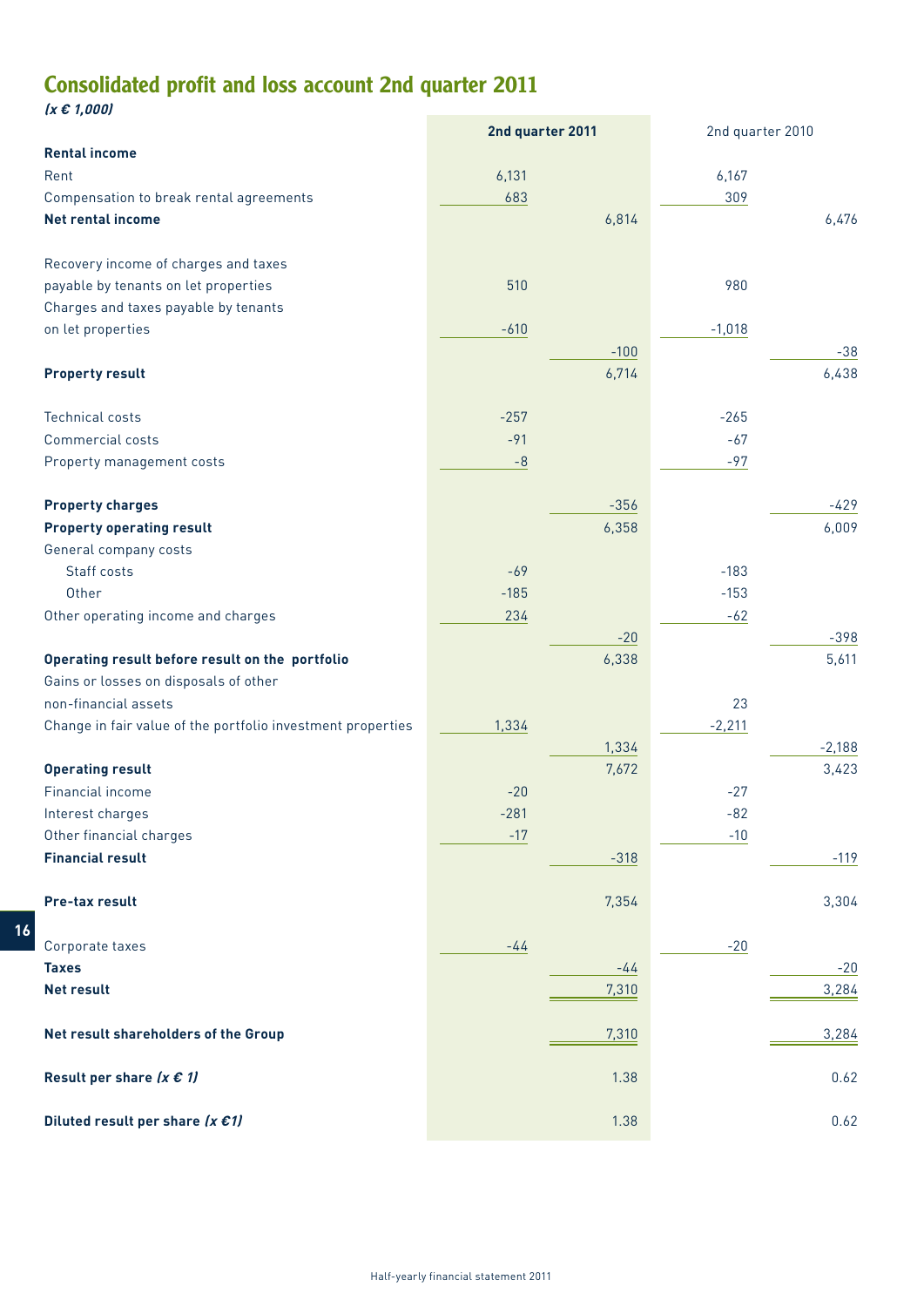# **(x € 1,000)**  Segment information

#### **1st half year 2011**

|                                                 | <b>Offices</b> | <b>Retail</b> | <b>Total</b> |
|-------------------------------------------------|----------------|---------------|--------------|
| <b>Rental income</b>                            | 4,889          | 8,085         | 12,974       |
| Rental costs and taxes                          | $-188$         | $-41$         | $-229$       |
|                                                 | $-564$         |               |              |
| <b>Technical costs</b><br>Commercial costs      | $-160$         | $-89$         | $-653$       |
|                                                 |                | $-28$         | $-188$       |
| Management costs                                | $-75$          | $-123$        | $-198$       |
| <b>Property operating result</b>                | 3,902          | 7,804         | 11,706       |
| Unallocated costs                               |                |               | $-121$       |
| Operating result before result on the portfolio |                |               | 11,585       |
| Project costs business combinations             |                |               |              |
| Revaluation of investment properties            | 1,425          | 37            | 1,462        |
| Sale non financial assets                       |                |               | 4            |
| Operating result                                |                |               | 13,051       |
| <b>Financial result</b>                         |                |               | 164          |
| Result before taxes                             |                |               | 13,215       |
| <b>Taxes</b>                                    |                |               | $-67$        |
| Net result                                      |                |               | 13,148       |
| <b>Investment properties</b>                    |                |               |              |
| Balance at 01/01                                | 143,158        | 252,223       | 395,381      |
| Investments                                     | 793            | $-124$        | 669          |
| Revaluation                                     | 1,425          | 37            | 1,462        |
| Balance at 30/06                                | 145,376        | 252,136       | 397,512      |
| 1st half year 2010                              |                |               |              |
|                                                 | <b>Offices</b> | <b>Retail</b> | <b>Total</b> |
| <b>Rental income</b>                            | 4,986          | 7,969         | 12,955       |
| Rental costs and taxes                          | $-90$          | $-67$         | $-157$       |
| <b>Technical costs</b>                          | $-401$         | $-77$         | $-478$       |
| Commercial costs                                | $-182$         | $-10$         | $-192$       |
| Management costs                                | $-82$          | $-123$        | $-205$       |
| <b>Property operating result</b>                | 4,231          | 7,692         | 11,923       |
| Unallocated costs                               |                |               | $-727$       |
| Operating result before result on the portfolio |                |               | 11,196       |
| Revaluation of investment properties            | $-1,116$       | $-702$        | $-1,818$     |
| Sale non financial assets                       |                |               | 23           |
| Operating result                                |                |               | 9,401        |
| <b>Financial result</b>                         |                |               | 482          |
| Result before taxes                             |                |               | 9,883        |
| <b>Taxes</b>                                    |                |               | $-40$        |
| Net result                                      |                |               | 9,843        |
| <b>Investment properties</b>                    |                |               |              |
| Balance at 01/01                                | 144,783        | 237,090       | 381,873      |
| Investments                                     | 358            | $-897$        | $-539$       |
| Revaluation                                     | $-1,116$       | $-702$        | $-1,818$     |
|                                                 |                |               |              |

Balance at 30/06 235,491 379,516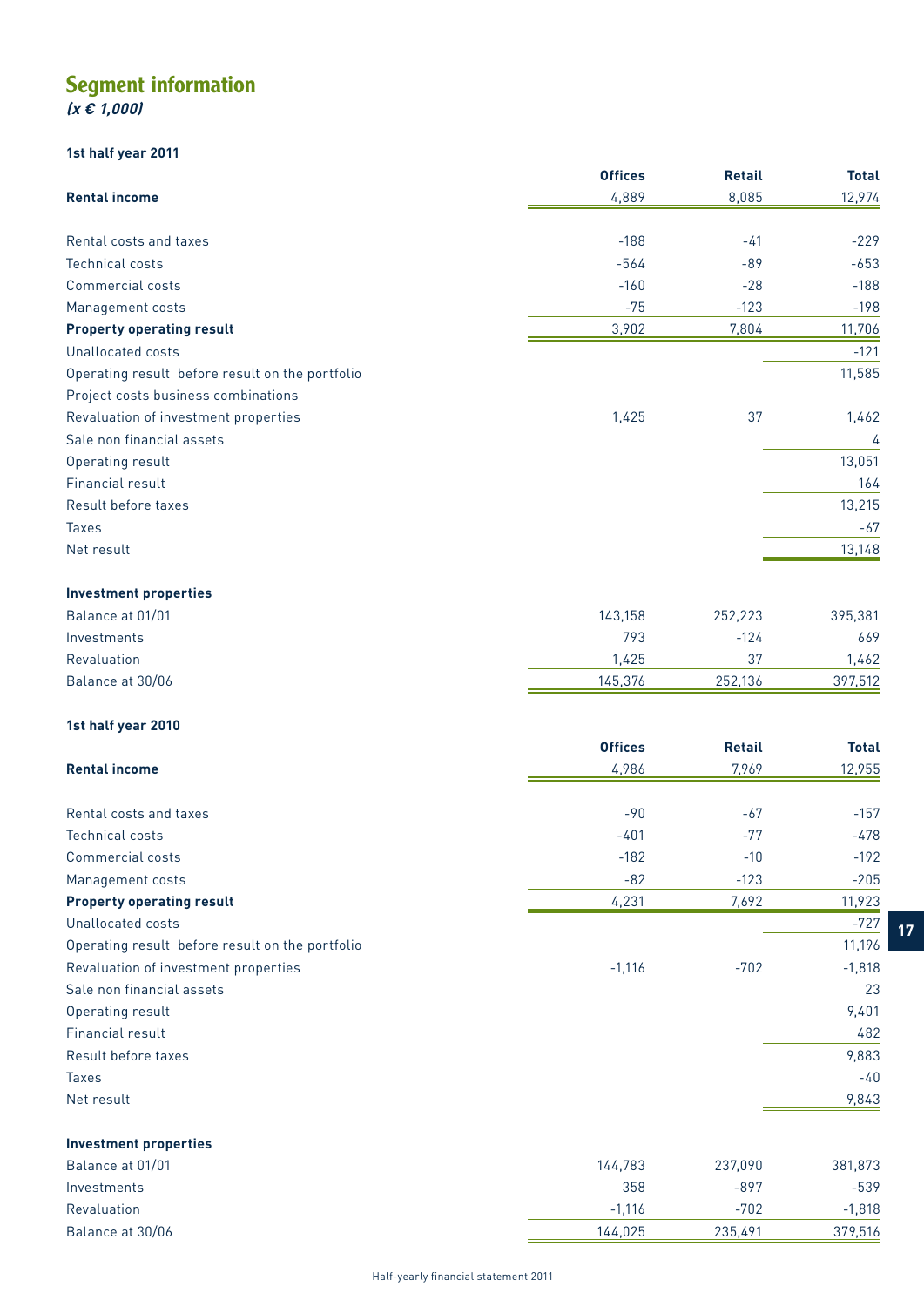# **(x € 1,000)** Movements in investment properties 1st half year 2011

| <b>At January 1, 2011</b> | 395,381 |
|---------------------------|---------|
| Investments               | 669     |
| Revaluations              | 1.462   |
| At June 30, 2011          | 397,512 |

#### Share data **(amounts per share x € 1)**

|                                          | 01/01/11-30/06/11 | 01/01/10-30/06/10 |
|------------------------------------------|-------------------|-------------------|
| Number of shares ranking for dividend    | 5,331,947         | 5,331,947         |
| Profit per share ranking for dividend    | 2.47              | 1.85              |
| Average number of shares                 | 5,331,947         | 5,331,947         |
| Profit per share                         | 2.47              | 1.85              |
| Direct result per share                  | 2.19              | 2.19              |
| Net asset value including current result | 70.00             | 71.40             |

No stocks convertible into shares have been distributed by the company.

#### **Basis of preparation 2011**

The financial information regarding the first half year 2011 has been prepared in accordance with IAS 34, "Interim financial reporting". The interim financial report should be read in conjunction with the financial annual report for the year ended December 31, 2010. The report has been prepared in accordance with International Financial Reporting Standards (IFRS) as approved and endorsed by the EU Commission up to June 30, 2011.

No statutory half year financial report is prepared at June 30. The statutory annual accounts are only prepared at year end. At March 23, 2011, PricewaterhouseCoopers Bedrijfsrevisoren BVCBA/SCCRL delivered an unqualified audit opinion on the consolidated and statutory accounts with an explanatory paragraph. We refer to the consolidated and statutory accounts which have been deposited at the National Bank of Belgium. The asset valuation rules, used for the interim financial statements, are identical to those used for the annual financial statements for the year ended December 31, 2010.

#### **Consolidation**

The published figures in this press release are consolidated figures. In accordance with the relevant legislation, the subsidiaries and associates are consolidated.

The following companies are concerned:

- for 100%: NV J-II, NV Immo Guwy, BVBA Waterloo Shopping, NV WBPM;
- for 50%: NV Vastgoed Halle, temporary company (joint venture) Genk Shopping I, temporary company (joint venture) Tubize Parc.

#### **Significant events after June 30, 2011**

After June 30, 2011, no significant events occurred requiring adjustments to the accounts or further disclosure.

In accordance with article 76 of the law of July 20, 2004, the Management Company confirms taking into account social, ethical and environmental aspects when controlling the financial means and when executing rights conferred by securities in the portfolio. See financial annual report 2010, page 18-19, "Corporate social responsibility".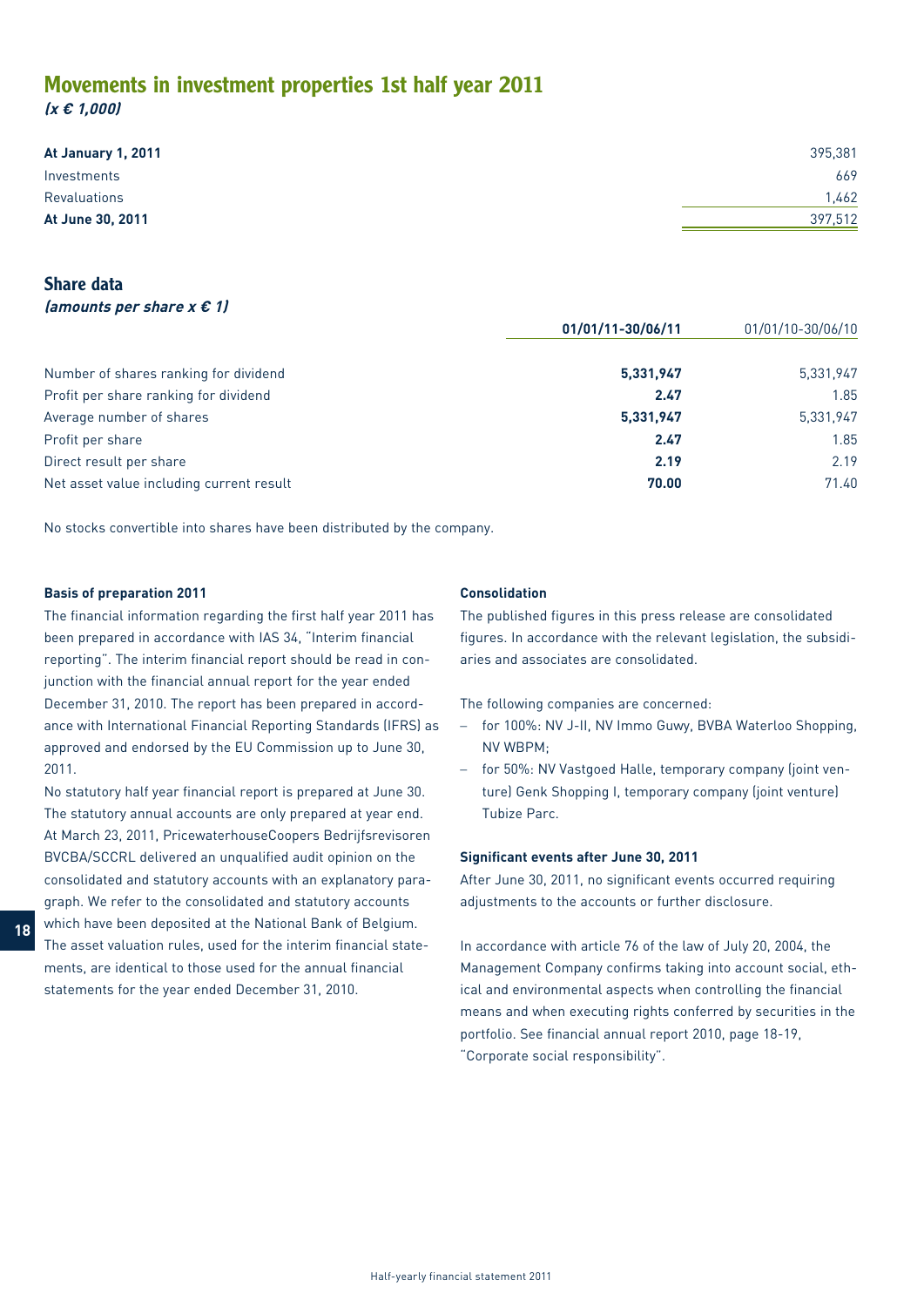#### **Claim**

On December 23, 1996 Wereldhave Belgium NV (former MLO NV and eligible party of Wereldhave Belgium) received a registered supplementary assessment in the amount of € 35.9 mln for the 1994 tax year. This assessment relates to a notification of reorganization dated November 18, 1996, whereby the administration maintains that, in this case, the succession of a number of actions should be considered as a hidden distribution of dividends to the shareholders of MLO NV. The Management is of the opinion that the imposed supplementary assessment is by no means justified, as neither the company nor its shareholders were in any way involved in the transactions to which the administration refers, and the company has always accepted all judicial consequences of the various legal transactions, and that any hidden distribution of dividends as described in the notification of reorganization was out of the question. On the basis of the above and advice obtained from an external fiscal advisor, the Manager is convinced that the company has strong arguments to contest the supplementary assessment successfully. For the 1993 tax year the tax administration has imposed a direct advance income tax assessment in the amount of  $\epsilon$  15.07 mln, on (as the administration maintains) the "hidden distribution of dividends" to the shareholders of NV MLO on December 15. The notice of assessment relating to the above was sent on July 28, 1999. As the Manager contests the principle of "hidden distribution of dividends", and has always observed all judicial consequences of the various transactions, he is of the opinion that this direct tax assessment is not justified. These assessments represent a legal mortgage

inscription for a principal amount of € 50.9 mln. With reference to the above, a guarantee was submitted by Wereldhave N.V. to the sicafi covering the full registered amount of the disputed fiscal claim. This case is also the subject of a penal procedure. On June 7, 2007 the Raadkamer/Chambre du Conseil decided to remand the company as well as its representatives to the Court. Wereldhave Belgium lodged an appeal against this decision. On November 19, 2009, the Court's Indictment Division of Brussels has pronounced the prosecution against Wereldhave Belgium largely inadmissible, particularly in relation to tax fraud and money laundering. Wereldhave Belgium was only referred to the Penal Court because of the existence of complaints of tax falsehood and use of false tax documents. The Penal Court decided at the hearing of November 18, 2010 to declare the case as inadmissible due to an exceeding of the reasonable period. The Public Ministry lodged an appeal against this ruling.

The prosecutor is demanding the liquidation of Wereldhave Belgium; the disqualification of several officials of the company and the seizure of Belle-Ile in Liege. On June 30, 2011 the fair value of the shopping centre amounts to € 145.7 mln. Only the amount of the contested tax charges ( $\epsilon$  50.9 mln) has been guaranteed by the Dutch company Wereldhave N.V. The Board of Directors of the Management Company, advised by external consultants, confirms that both the administrative and the penal procedure can be disputed successfully. The findings of external advisors confirm the opinion of the Board of Directors of the Management Company. As a result, no impairment provision was posted.